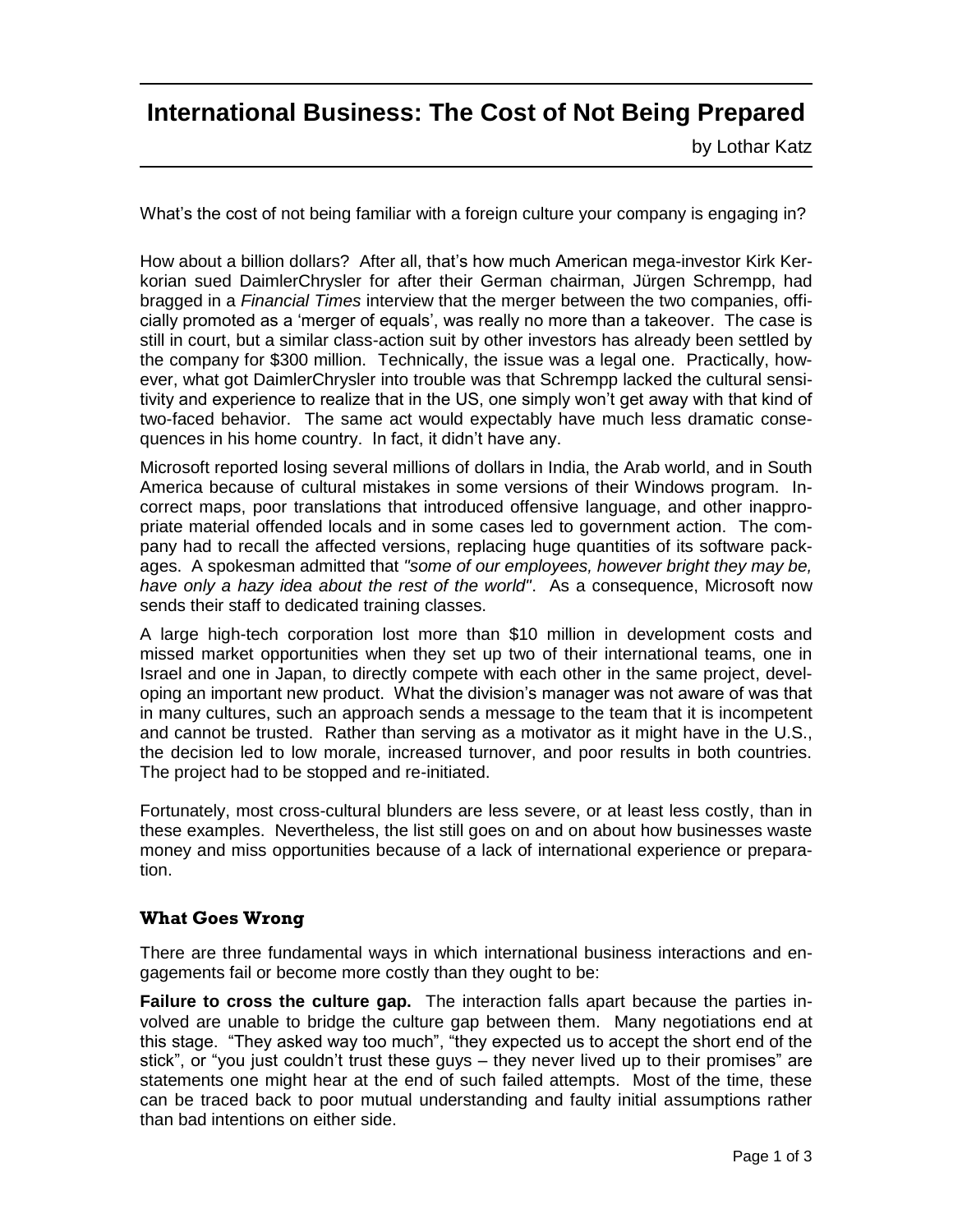**"Coopetition".** The cross-cultural interaction limps along, but the parties involved fail to communicate effectively and to build sufficient trust between them. As a result, the competitive element outweighs the cooperative one, introducing issues over contracts terms, intellectual property, budgets and payments, and so on. This case is both more common and more devastating than the previous one. Rather than adding value to a company's global business strategy, such an engagement can become a major distraction from its key objectives and cause a lot of damage.

**Limited collaboration.** The parties involved establish reasonable ways to communicate and interact. However, they never fully trust each other. In many foreign cultures, people will not make any major business commitments unless a strong business relationship has been established and they feel that the partner can be fully trusted. Americans may be more at ease here because its culture encourages a competitiveness that maintains an element of rivalry business partners are used to. Dealing with foreign partners thus represents a bigger challenge if the goal is to achieve extensive collaboration.

# **Common Causes**

Six elements can be identified that make or break the success of a global business interaction. All of them are ultimately linked back to people's cross-cultural understanding (or lack thereof).

## #1 **Strategic Objectives**

Many international business interactions suffer from poorly defined objectives. Strategy, goals and approach all need to be set with the target culture(s) in mind. Only if strategic objectives and tactics are well aligned with the other culture's values, strengths, and preferences can a long-term gain be realized.

#### #2 **Approach**

Like any other aspect of running a business, success in cross-cultural interactions requires properly planning the approach. Strategic objectives need to be translated into a plan of action that defines steps, timing, roles, and responsibilities. That plan must also take into account the specific preferences and sensitivities of the targeted culture. Adhoc approaches in foreign countries have a very limited chance of success.

#### #3 **Negotiation**

Negotiating in a different cultural context is one of the toughest challenges in international business. What is effective and what is considered inappropriate varies greatly between countries. At the same time, the stakes are usually high and mistakes costly. Sending one's best and most skilled negotiators won't help much unless they are wellprepared<sup>1</sup>. If they lack a thorough understanding of the other culture, the company may be in for a business disaster.

#### #4 **Leadership**

Once a cross-cultural engagement is under way, visionary leadership becomes pivotal. Leaders will need to consistently demonstrate that they are serious about the engagement and willing to work through the cultural differences. That takes a strong commitment as well as the skills needed to identify sensitive areas and to act appropriately to build and maintain trust. Executives or middle managers who maintain an "us-versus-

<sup>&</sup>lt;sup>1</sup> For more on this subject, see "**International Negotiation: How Do I Prepare?**" The paper can be found on the web at http://www.leadershipcrossroads.com/arti\_inn.htm.